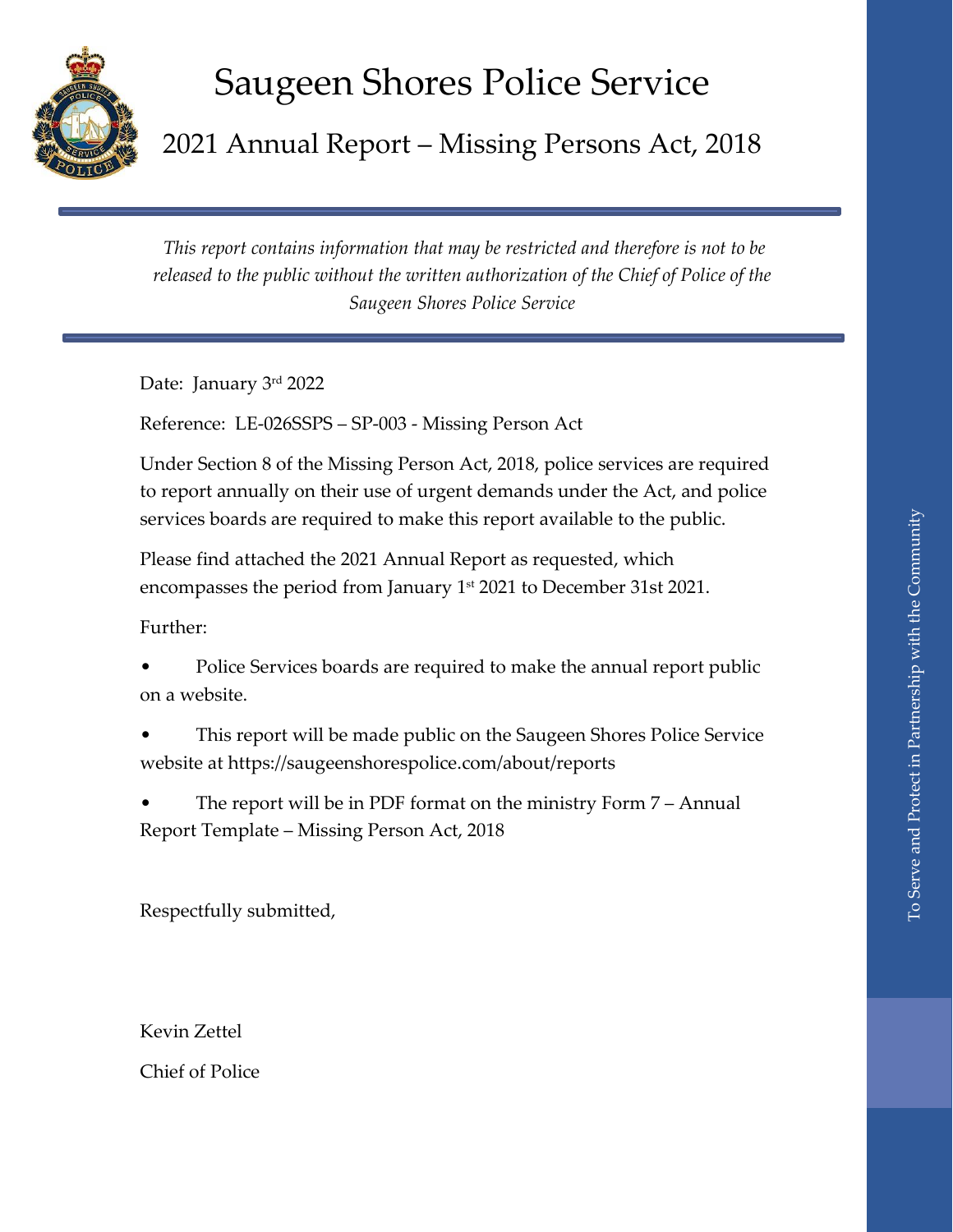

## **Ministry of the Solicitor General Annual Report Template Form 7**

*Missing Person Act, 2018*

In accordance with O.Reg.182/19 under the *Missing Persons Act, 2018* the contents included in this report must be prepared by April 1 of each year, and made publicly available by June 1 of each year.

| <b>Data Collection</b>                                                                                                                                                         |                              |                                             |                                                                                                         |  |                                          |
|--------------------------------------------------------------------------------------------------------------------------------------------------------------------------------|------------------------------|---------------------------------------------|---------------------------------------------------------------------------------------------------------|--|------------------------------------------|
| <b>Period of data collection</b>                                                                                                                                               |                              |                                             |                                                                                                         |  |                                          |
| Start Date (yyyy/mm/dd)<br>2021/01/01                                                                                                                                          |                              |                                             | End Date (yyyy/mm/dd)<br>2021/12/31                                                                     |  |                                          |
| Name of Police Force<br><b>Saugeen Shores Police Service</b>                                                                                                                   |                              |                                             |                                                                                                         |  |                                          |
| <b>Detachment Location (if applicable)</b>                                                                                                                                     |                              |                                             |                                                                                                         |  |                                          |
| <b>Unit Number</b>                                                                                                                                                             | <b>Street Number</b><br>1240 | <b>Street Name</b><br><b>MacKenzie Road</b> |                                                                                                         |  | PO Box<br>1269                           |
| City/Town<br><b>Port Elgin</b>                                                                                                                                                 |                              |                                             | Province<br><b>Ontario</b>                                                                              |  | Postal Code<br><b>N0H 2C0</b>            |
| Total Number of Urgent Demands made                                                                                                                                            |                              |                                             | Number of Missing Persons Investigations in which a demand was made                                     |  |                                          |
| included in the urgent demands                                                                                                                                                 |                              |                                             | Types of records specified in the urgent demands and total number of times that each type of record was |  |                                          |
| <b>Records</b>                                                                                                                                                                 |                              |                                             | <b>Description</b>                                                                                      |  | <b>Total number of times</b><br>demanded |
| Records containing contact information or other<br>identifying information                                                                                                     |                              |                                             |                                                                                                         |  |                                          |
| Photos, videos, or other records containing<br>visual representation                                                                                                           |                              |                                             |                                                                                                         |  |                                          |
| Records of telecommunications or records that<br>contain other electronic communications<br>information, including information about signals<br>related to a person's location |                              |                                             |                                                                                                         |  |                                          |
| Records of employment information                                                                                                                                              |                              |                                             |                                                                                                         |  |                                          |
| Records of personal health information within<br>the meaning of the Personal Health Information<br>Protection Act, 2004                                                        |                              |                                             |                                                                                                         |  |                                          |
| Records related to services received from a<br>service provider as defined in subsection 2(1) of<br>the Child, Youth and Family Services Act, 2017                             |                              |                                             |                                                                                                         |  |                                          |
| Records that related to a student of an<br>educational institution                                                                                                             |                              |                                             |                                                                                                         |  |                                          |
| Records containing travel and accommodation<br>information                                                                                                                     |                              |                                             |                                                                                                         |  |                                          |